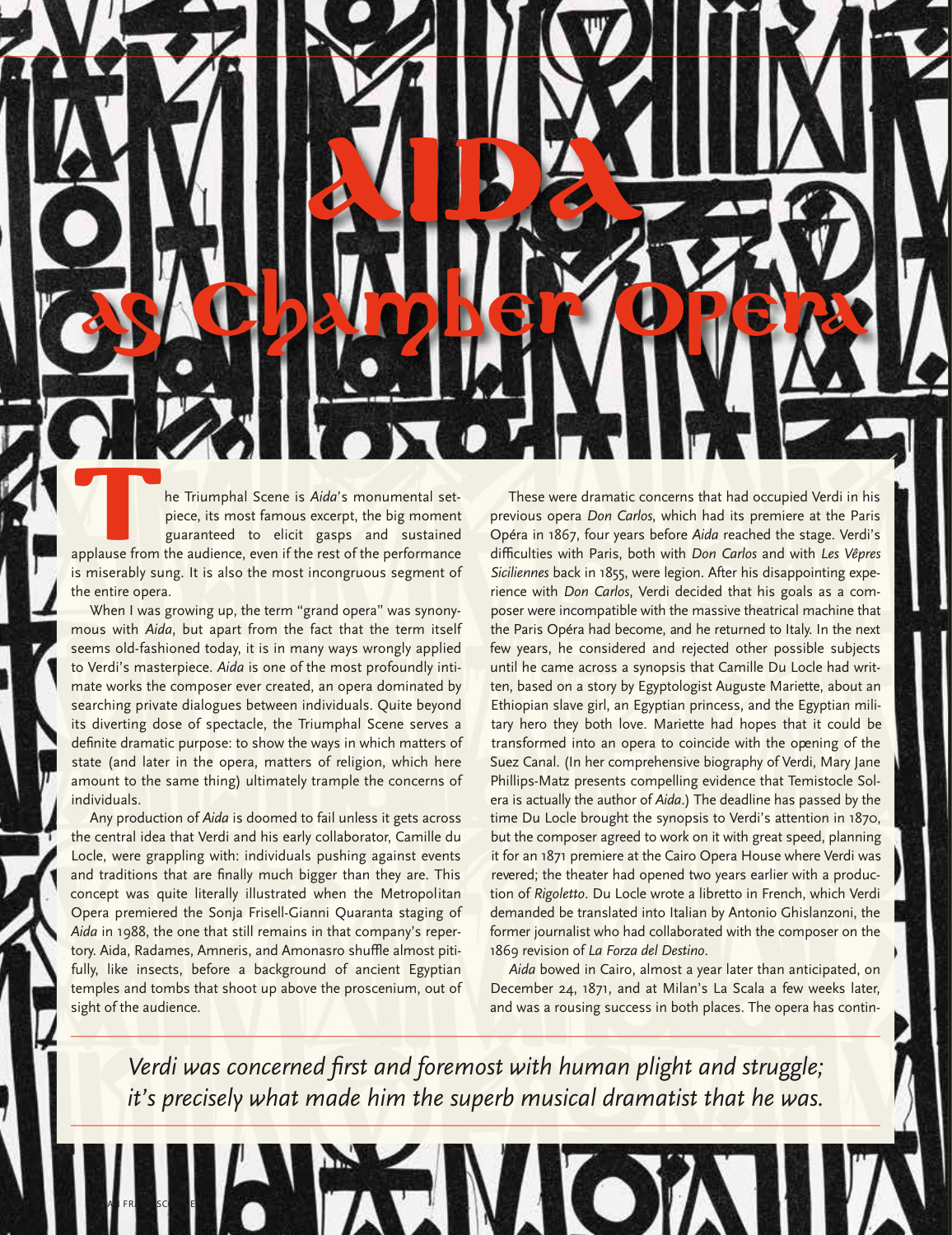ued an uninterrupted record of worldwide success ever since, one of the most popular operas in the repertoire, racking up (as of this writing) 116 performances at San Francisco Opera. Although it once attracted huge audiences in Rome, through its spectacular summer performances at the ruins of the Baths of Caracalla, where live animals were paraded through in the Triumphal Scene, it is still the work's intimacy, rather than its grandeur, that takes hold of us most powerfully.

The spell is cast in the prelude, where we encounter the two themes that will engage in a duel throughout the opera. The love of Aida and Radames is introduced by *pianissimo* violins. There is something exquisitely tentative and fragile about this theme, contrasted with the next one we hear—the intensely grim music associated with the priests, softly but insistently played by the cellos. The Aida/Radames theme generally lifts upward, while the second theme moves rigidly and oppressively downward.

This juxtaposition continues throughout. Aida's first aria, "Ritorna vincitor," is not an expression of defiance (as we sometimes might assume after listening to young sopranos who perform it out of context in singing competitions). Again, it is a highly introspective moment, all the more so for coming immediately off a thundering ensemble in which the King exhorts the Egyptian Army, under Radames' leadership, to victory over the Ethiopians. The aria is partially an expression of the self-loathing that Aida's bitter dilemma churns up: "Ritorna vincitor! E dal mio

labbro usci l'empia parola!" ("Return the conqueror! And from my own lips came that impious word!") The aria begins with great agitation, then turns quietly inward, its subdued instrumentation underpinning the delicate "Numi, pieta del mio soffrir!" ("Gods have pity on my suffering!"). As music critic and journalist Charles Osborne points out, "Most of the music for its three principal characters, Aida, Radames and Amneris, is scored with the clarity of texture of chamber music."

This sensitive approach to orchestration is also heard in the shimmering, evocative opening pages of Act III's Nile Scene, and in "O patria mia," with the oboe triplets that achingly accompany Aida as she ascends to a sweetly floated high C. And it is there in "O terra addio," the final duet in which Aida and Radames are entombed together. Apart from the Triumphal Scene, the scoring only becomes truly inflamed toward the end of "Già i sacerdoti adunansi," the blazing Amneris/Radames duet in Act IV, and at the end of the great Judgment Scene, in which Amneris waits in agony as the priests decide Radames' fate. Even here, however, the focus is intensely personal, and the point of view inspired: rather than put us in the room with the priests, Verdi, Du Locle, and Ghislanzoni allowed us to experience it from the outside, along with Amneris. What overwhelms us about this scene is how paralyzingly alone Amneris is at this moment. It's a master stroke that a filmmaker such as Val Lewton or Alfred Hitchcock surely would have admired: what we *don't* see and hear contributes immeasurably to

Images by Los Angeles artist RETNA were an important inspiration behind this new production of Aida. RETNA's 2015 painting I Only See Systematics *is integrated into the set design of Act II.*